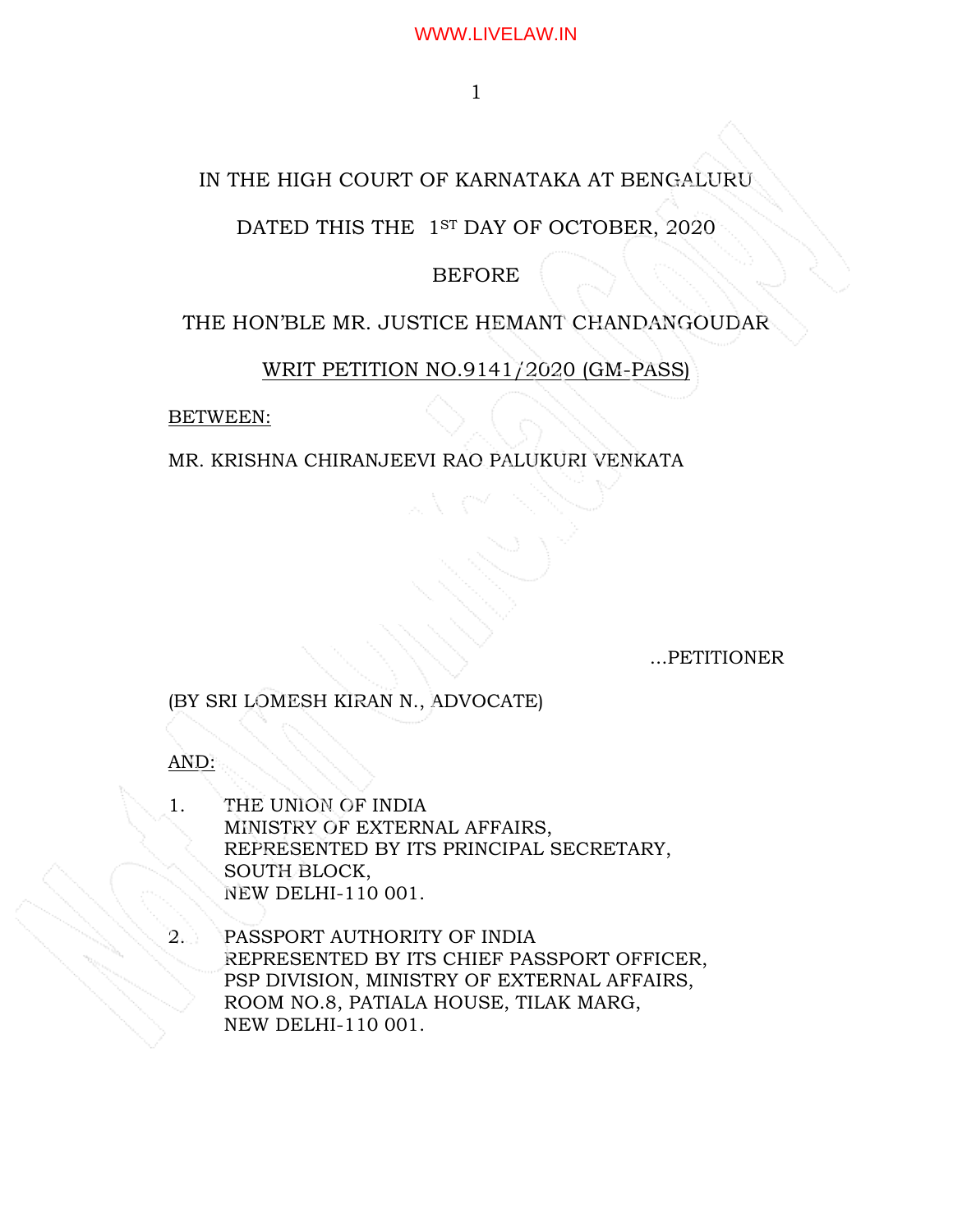3. REGIONAL PASSPORT OFFICE REPRESENTED BY ITS REGIONAL PASSPORT OFFICER, 8TH BLOCK, 80 FEET ROAD, KORAMANGALA, BENGALURU-560 095, KARNATAKA.

4. CENTRAL BUREAU OF INVESTIGATION (CBI) REPRESENTED BY ITS DIRECTOR, HAVING ITS HEAD OFFICE AT, PLOT NO. 5-B, 6<sup>TH</sup> FLOOR, CGO COMPLEX, LODHI ROAD, NEW DELHI-110 003.

5. CENTRAL BUREAU OF INVESTIGATION (CBI) OFFICE OF HEAD BRANCH, CBI, ACB NO.36, BELLARY ROAD, GANGANAGAR, BENGALURU-560 032, KARNATAKA.

…RESPONDENTS

(BY SRI C. SHASHIKANTH, ASG FOR R-1 TO R-3; SRI P. PRASANNA KUMAR, ADVOCATE FOR R-4 AND R-5)

THIS WRIT PETITION IS FILED UNDER ARTICLE 226 OF THE CONSTITUTION OF INDIA PRAYING TO DIRECT R-1 TO 3 TO ALLOW THE PETITIONER'S APPLICATION DATED 22.1.2020 (ANNEXURE-A) FOR RENEWAL OF HIS PASSPORT NO.J2032048 (ANNEXURE-B) AND ACCORDINGLY RENEW AND ISSUE A FRESH PASSPORT TO THE PETITIONER; DIRECT THE R-1 TO 3 NOT TO TAKE ANY COERCIVE STEPS OR ACTIONS AGAINST THE PETITIONER INCLUDING BUT NOT LIMITED TO FACILITATING THE DEPORTATION OF THE PETITIONER FROM USA TO INDIA TILL RENEWAL AND ISSUANCE OF FRESH PASSPORT TO THE PETITIONER BY R-1 TO 3 AND ETC.

THIS WRIT PETITION COMING ON FOR FURTHER HEARING THIS DAY, THROUGH VIDEO CONFERENCE, THE COURT MADE THE FOLLOWING: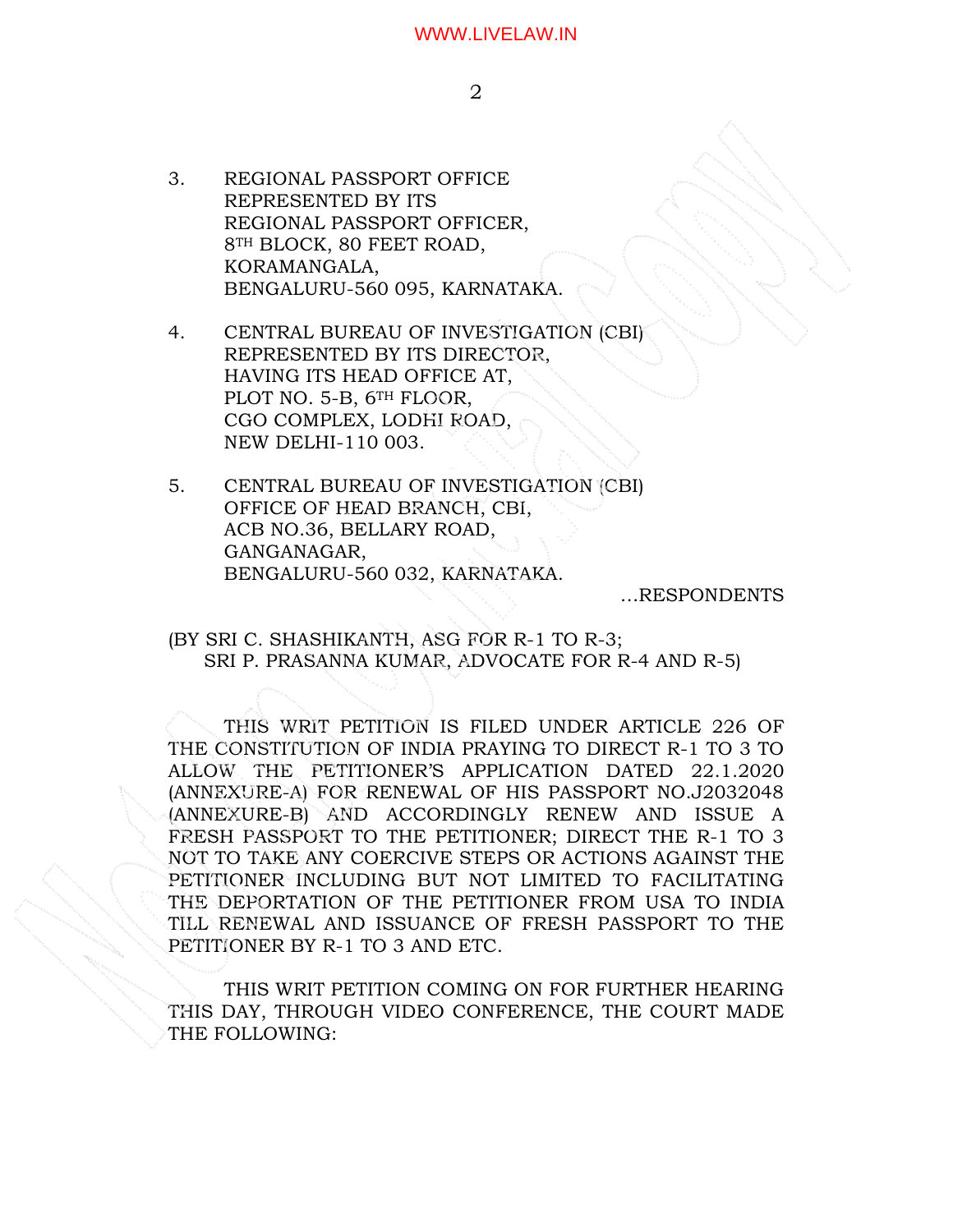# O R D E R

Petitioner states that, he was working at Sri Sarita Software Industries Limited at Srikakulam District, Andhra Pradesh from 1996 to 2002. In 2002, he moved to Tanzania, East Africa, where he was employed in Pharmaceutical Company. In 2006, he relocated to USA as an ERP consultant and since then residing there along with his family on H1B visa. He further states that his passport was renewed in 2010 .

2. On 6.12.2019, petitioner traveled to India to attend Visa interview at the Consulate General of the United States of America in Chennai and on 16.1.2020, he went back to USA after completing the Visa interview. On 22.1.2020, he applied for renewal of his passport bearing No.J2032048 through his travel agency before the Indian Consulate, New York, USA. On 18.5.2020, petitioner sent an e-mail to the Indian Consulate, New York USA informing that his passport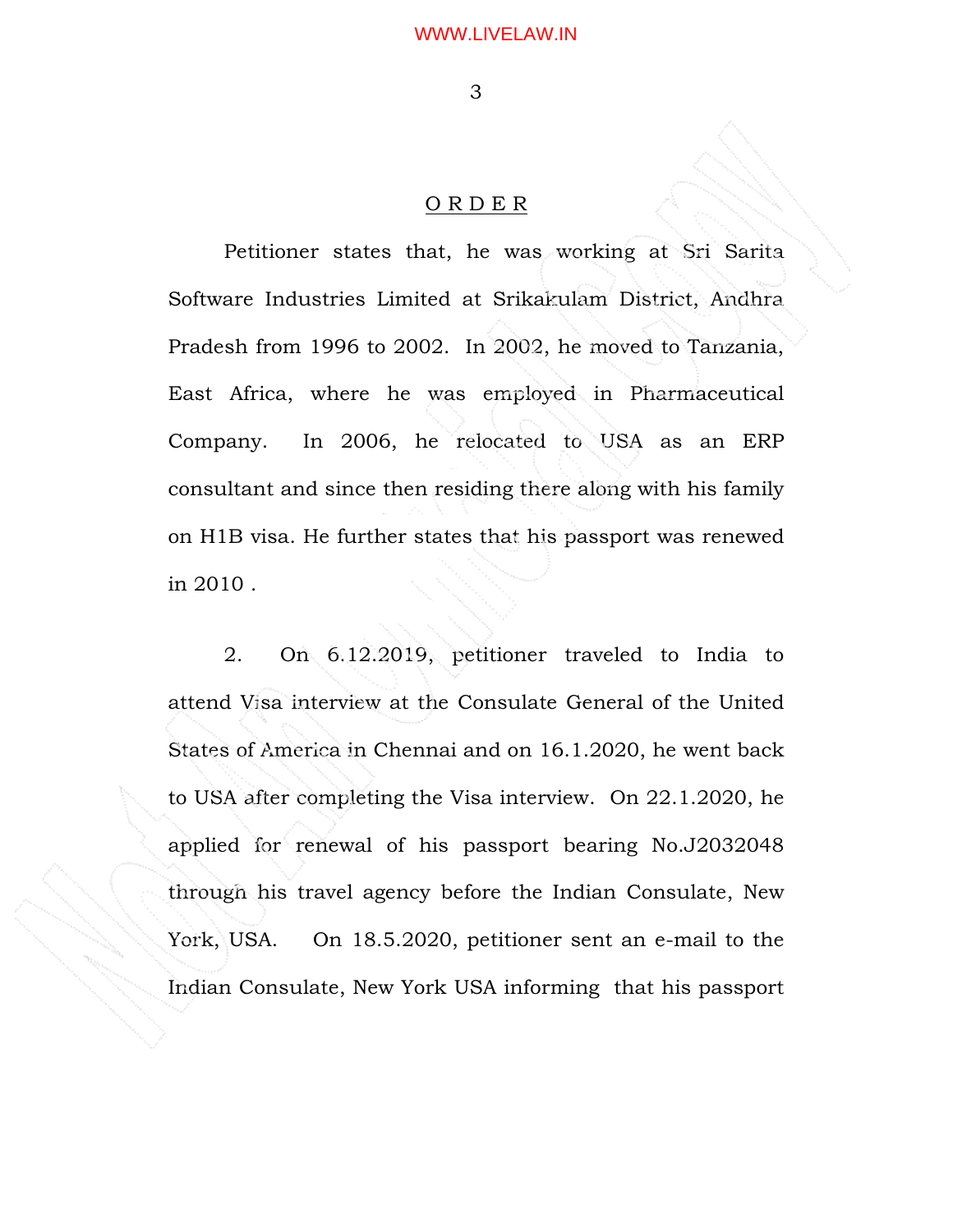was due to expire on 6.7.2020 and followed it up with several requests to renew his passport.

3. In response to the multiple requests made by the petitioner, finally on 17.6.2020, he received an e-mail from respondent No.3 stating that a letter has been received from respondent No.4 informing that a criminal case has been registered against the petitioner. Petitioner was shocked to learn that a criminal case has been registered against him which he was not aware and also the nature of the proceedings pending against him.

4. In response to the communication dated 17.6.2020, the petitioner replied on 18.6.2020 stating that he has absolutely no knowledge of any criminal case pending against him and he has been residing abroad since 2002 and has not received any information in this regard from any Authority. Petitioner also made request with respondent No.3 so as to issue a temporary passport so that he can travel to India to ascertain the details of alleged criminal case pending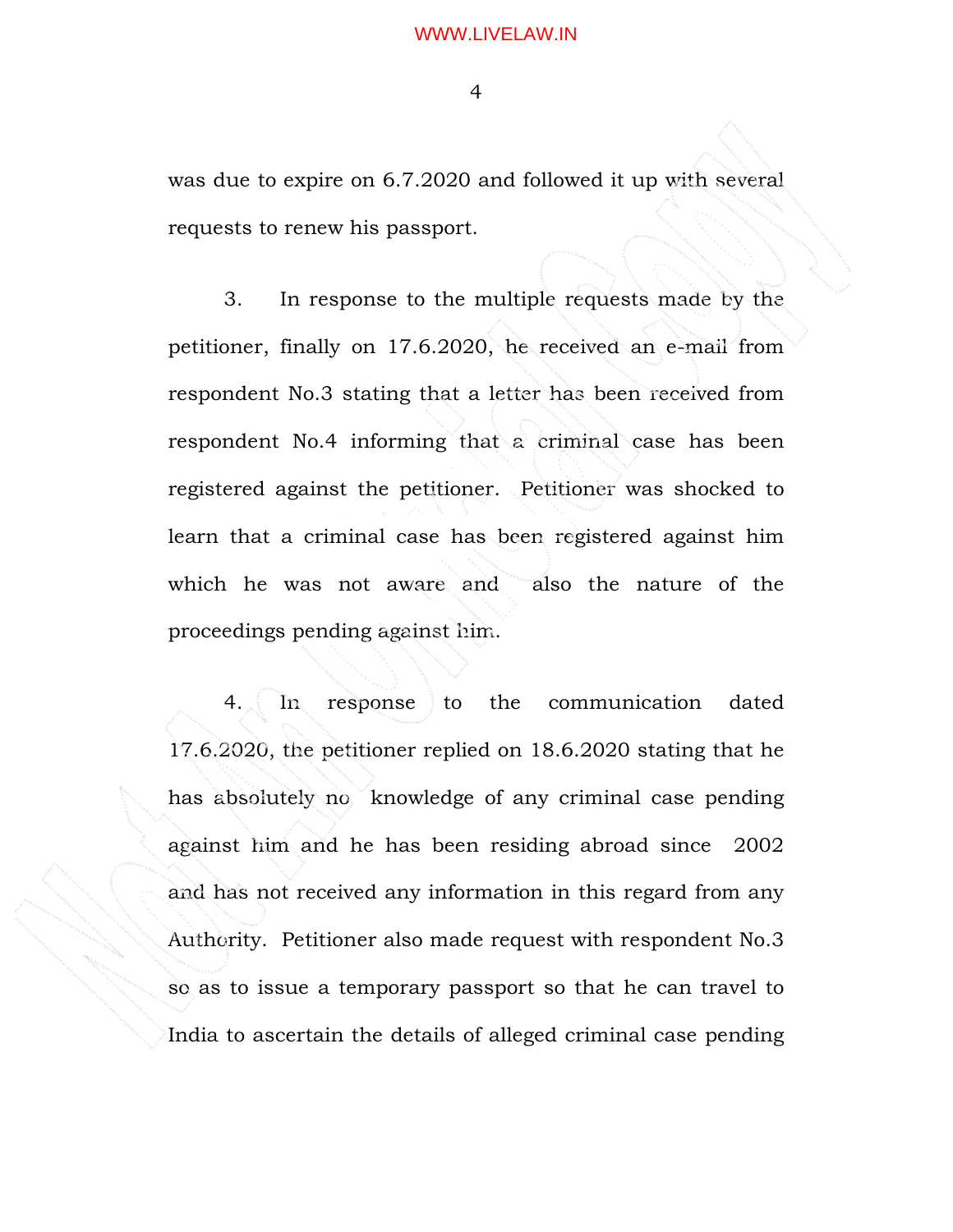against him. Since there was no response by respondent No.3, petitioner has filed the instant writ petition.

5. Learned counsel for the petitioner has made the following submissions:

i) Alleged criminal case pending against the petitioner is not a ground for refusal to renewal of his passport;

ii) Petitioner was not aware of the pendency of the criminal case and non bailable warrant issued by the jurisdictional Magistrate against him at the time of renewal of his passport in 2010 before the Consulate General of India at New York;

iii) Section 6(2)(f) of the Passport Act, 1967 is not applicable to cases where an applicant seeks for renewal of passport and is applicable to cases for issuing fresh passport as held by the Delhi High Court in Ashok Khanna –vs- Central Bureau of Investigation (265 (2019) DLT 614);

iv) Right to travel is indeed a fundamental right and the same cannot be arbitrarily and illegally denied by the State. In support of his submission, reliance has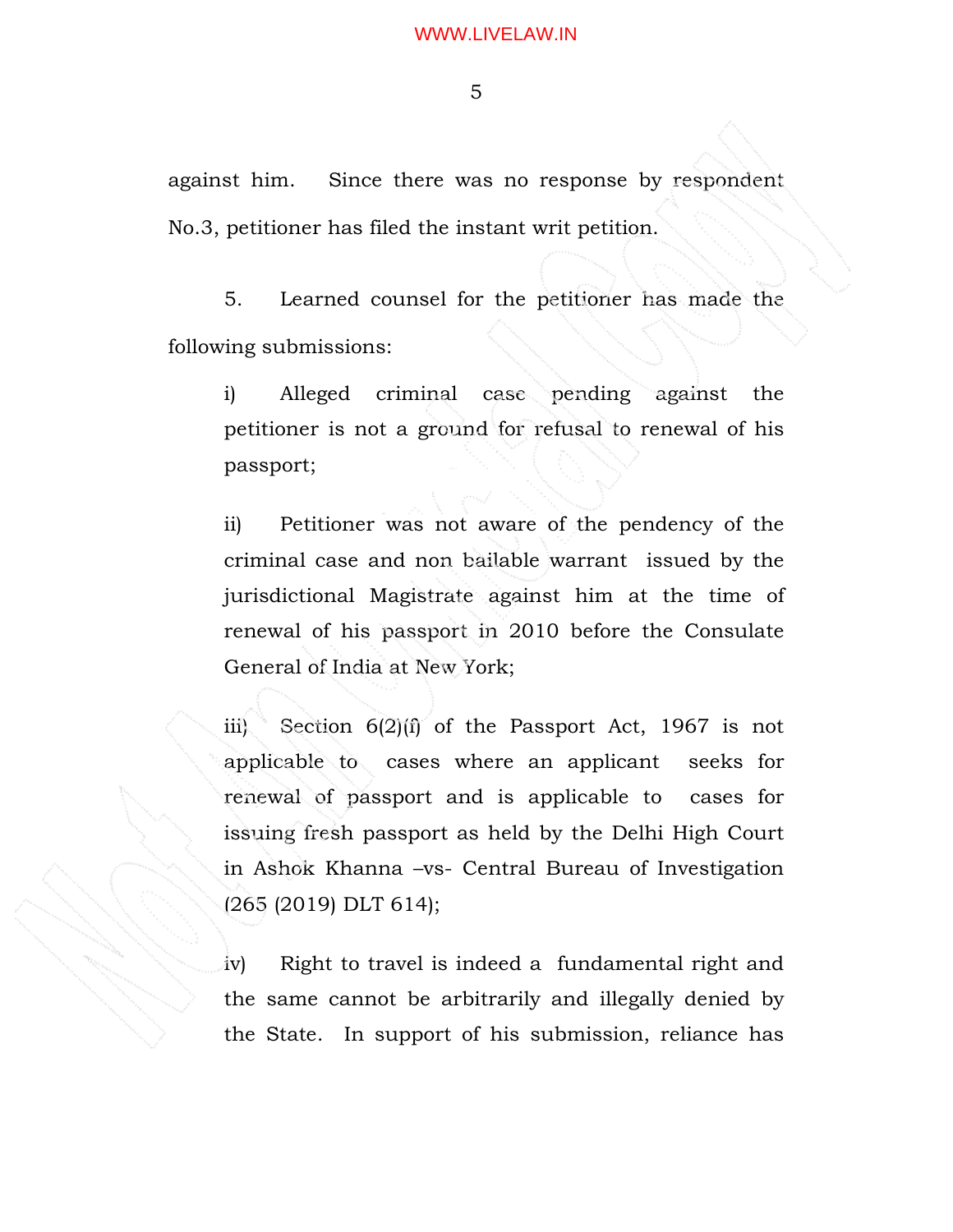been placed on the decision of the Apex Court in the case of Satwant Singh Sawhney –vs- D Ramarathnam and Ors. (AIR 1967 SC 1836),he also relied on the decision of the Apex Court in the case Suresh Nanda – vs- CBI ((2008) 3 SCC 674), wherein it was held that despite criminal case filed against the petitioner therein he was entitled to hold the passport since the passport had not been impounded in accordance with law;

v) Petitioner does not fall in the category so as to obtain an Emergency Certificate under the Passport Act, 1967 read with Passport Rules 1980 since no Lookout Circular and Red Corner notice are issued against the petitioner till date;

vi) The Notification dated 25.8.1993 issued by the Ministry of External Affairs, Government of India is applicable only to the applicant who intends to travel abroad and not to an applicant who wants to travel back to India. Hence, the petitioner is not required to obtain written permission from the jurisdictional Magistrate for renewal of his passport.

6. Learned Additional Solicitor General for respondents No.1 to 3 submits that 3rd respondent had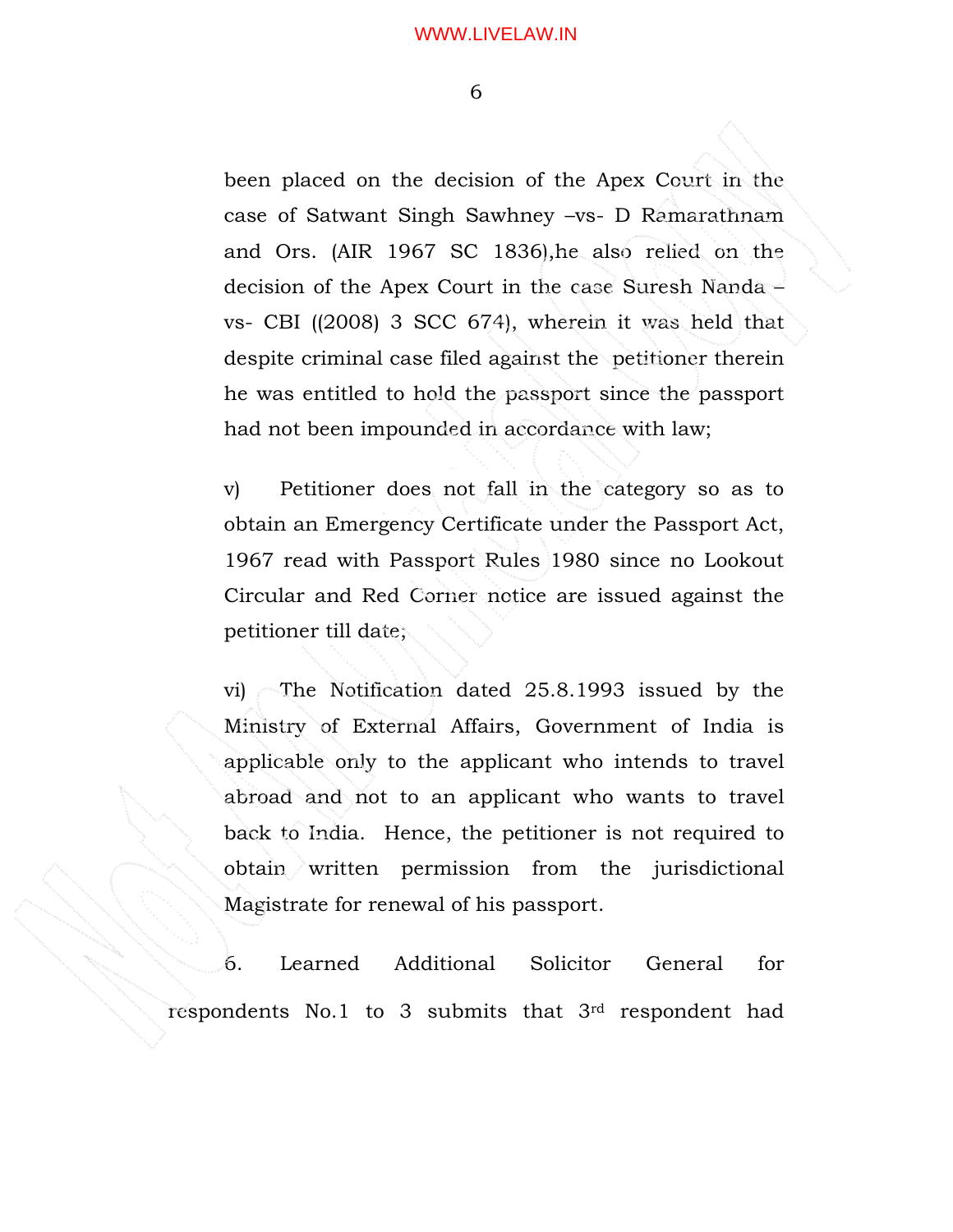written to the CBI for furnishing latest status of the criminal case pending against the petitioner to which the CBI informed that the jurisdictional Magistrate at Hyderabad had issued a NBW against the petitioner and it was requested not to renew the passport. He submits that, since a criminal case is pending against the Petitioner, he cannot be issued with passport as stipulated u/s 6(2)(f) of the Passport Act. However, the said request can be considered subject to the condition that the written permission is granted by the Court concerned allowing the applicant to travel abroad which is provided under the Notification bearing No.GSR 570(E) dated 25.8.1993 issued by the Ministry External Affairs, Government of India. In support of his submission, he places reliance upon the decisions of this Court in WP No.57756/2015 (DD 14.6.2015) and WP No.40164/2018 (DD 19.9.2018).

 7. He also submits that the petitioner cannot insist for renewal of his passport to travel to India and he can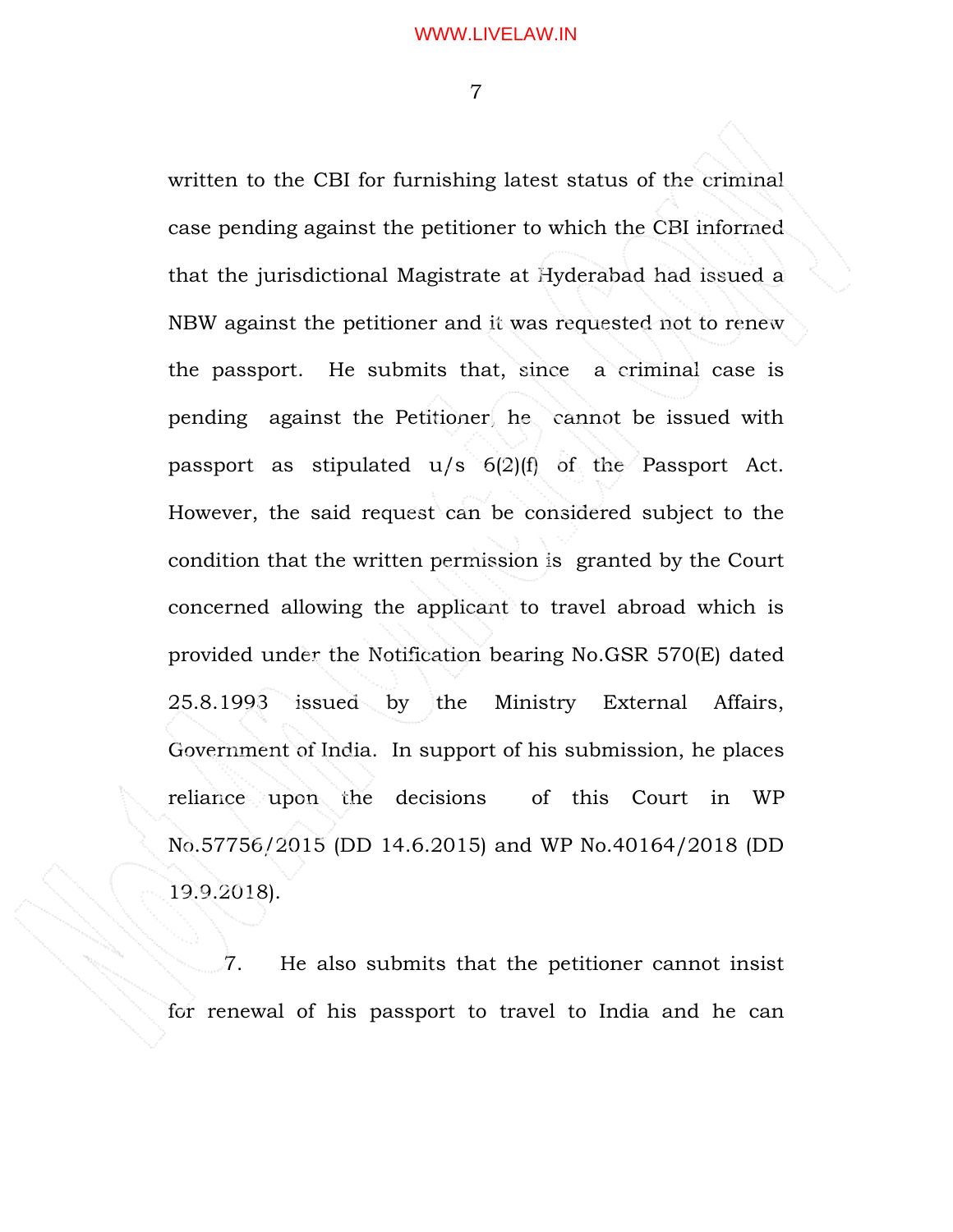obtain an Emergency Certificate to travel to India. Hence, he submits that the request of the petitioner for renewal of passport cannot be considered.

8. Learned counsel for the CBI reiterating the submission made by the learned ASG submitted that the charge sheet is filed against the petitioner and others in 20087 for the offences punishable under Sections 120B read with 420, 419, 467, 468 and 471 of IPC in CC No.83/2008. He further submitted that NBW has been issued against the petitioner since he did not appear before the Court personally or through an Advocate and he is not entitled for renewal of his passport.

9. I have considered the submissions made by the parties and also the writ petition papers.

10. As per Section 6 of the Passport Act, 1967, the Passport Authority shall refuse to make an endorsement for visiting any country under Clause (b) or (c) of Sub-Section 2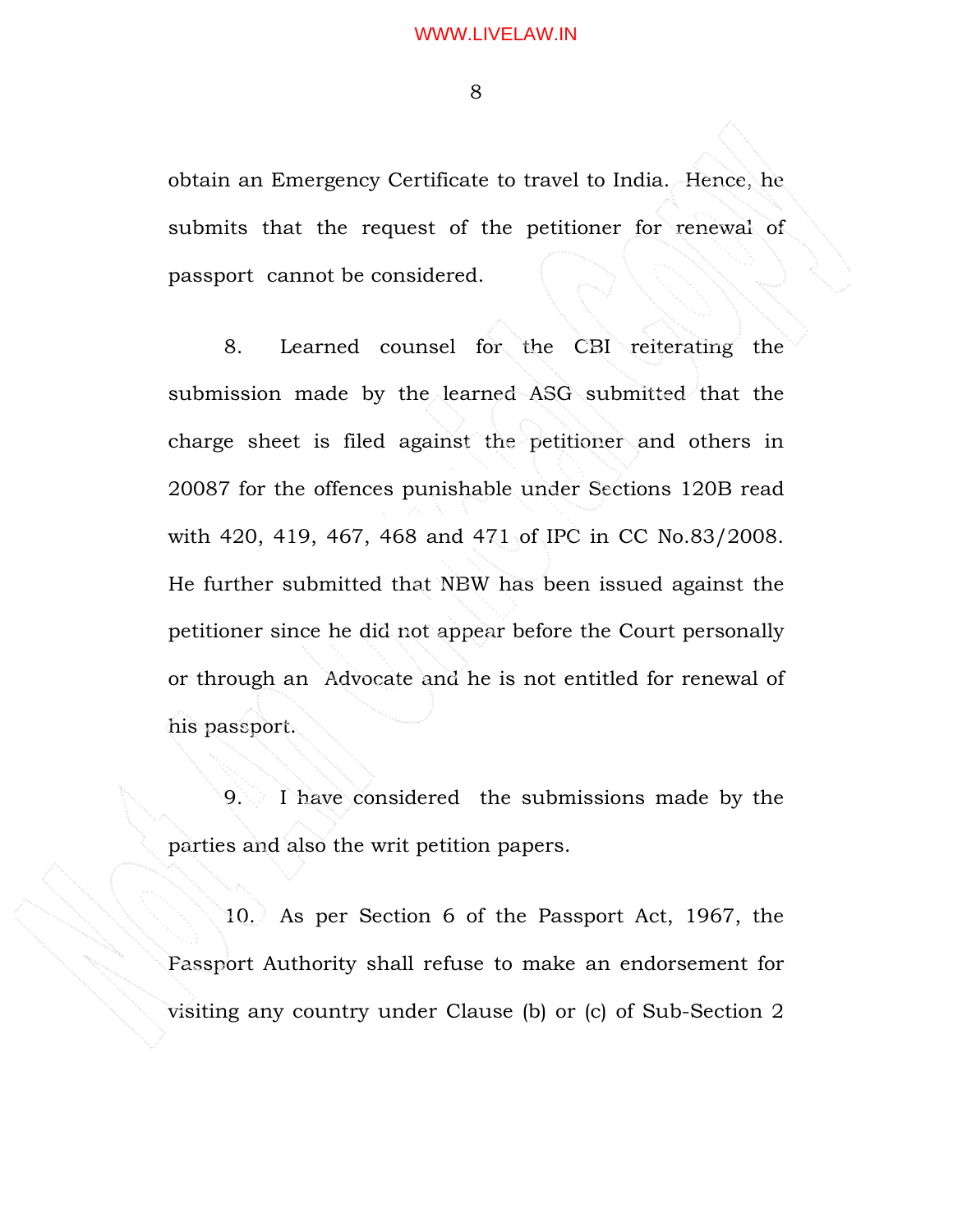of Section 6 of the said Act on any or more of the grounds

mentioned in Section 6 of the Act, which reads thus:

"6. Refusal of passports, travel documents, etc.—

(1) Subject to the other provisions of this Act, the passport authority shall refuse to make an endorsement for visiting any country under clause (b) or clause (c) of sub-section (2) of section 5 on any one or more of the following grounds, and on no other ground, namely:--

> (a) that the applicant may, or is likely to, engage in such country in activities prejudicial to the sovereignty and integrity of India;

> (b) that the presence of the applicant in such country may, or is likely to, be detrimental to the security of India;

> (c) that the presence of the applicant in such country may, or is likely to, prejudice the friendly relations of India with that or any other country;

> (d) that in the opinion of the Central Government the presence of the applicant in such country is not in the public interest.

> (2) Subject to the other provisions of this Act, the passport authority shall refuse to issue a passport or travel document for visiting any foreign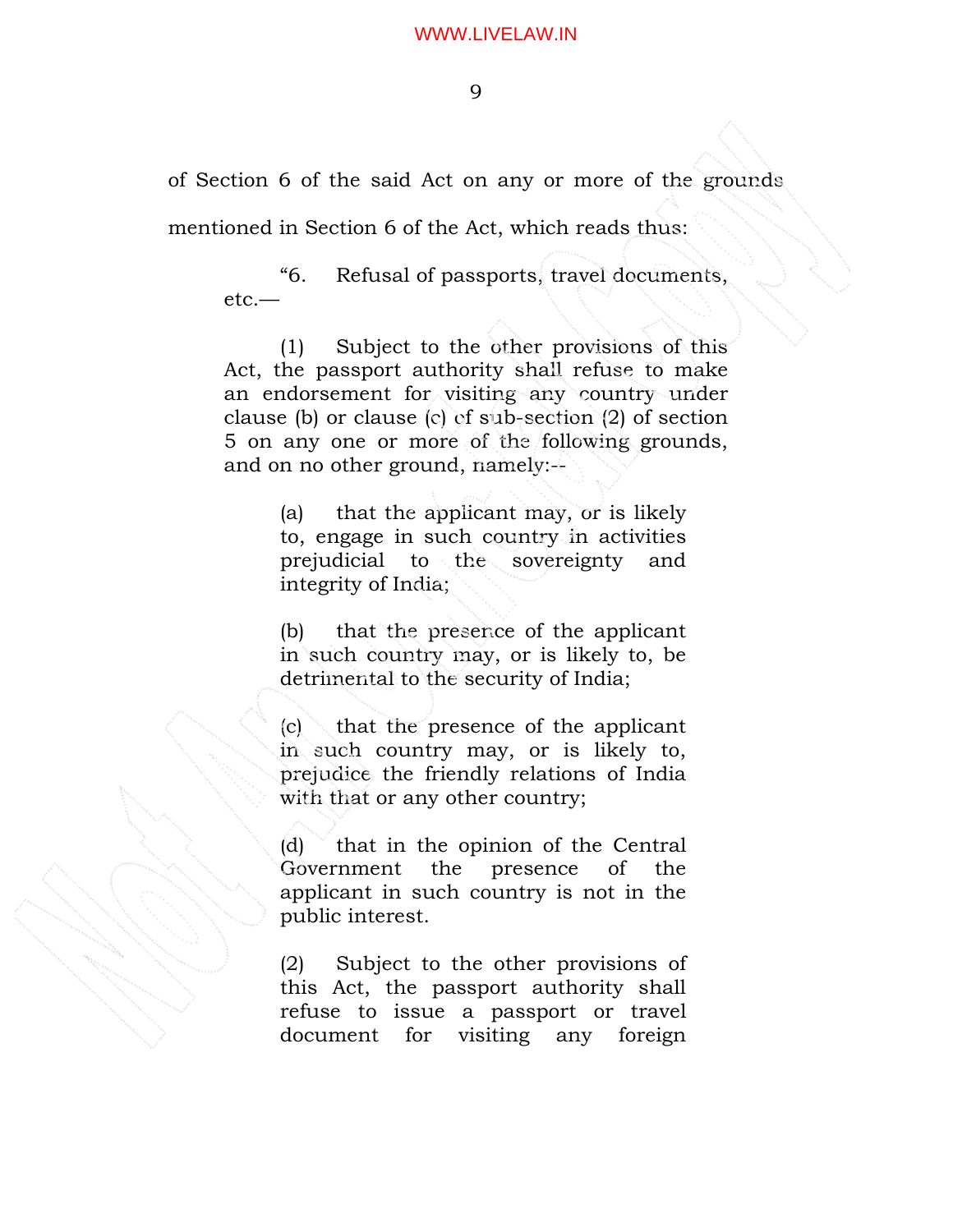### 10

country under clause © of sub-section (2) of section 5 on any one or more of the following grounds, and on no other ground, namely:--

(a) that the applicant is not a citizen of India;

(b) that the applicant may, or is likely to, engage outside India in activities prejudicial to the sovereignty and integrity of India;

(c) that the departure of the applicant from India may, or is likely to, be detrimental to the security of India;

(d) that the presence of the applicant outside India may, or is likely to, prejudice the friendly relations of India with any foreign country;

(e) that the applicant has, at any time during the period of five years immediately preceding the date of his applicant, been convicted by a court in India for any offence involving moral turpitude and sentenced in respect thereof to imprisonment for not less than two years;

(f) that proceedings in respect of an offence alleged to have been committed by the applicant are pending before a criminal court in India;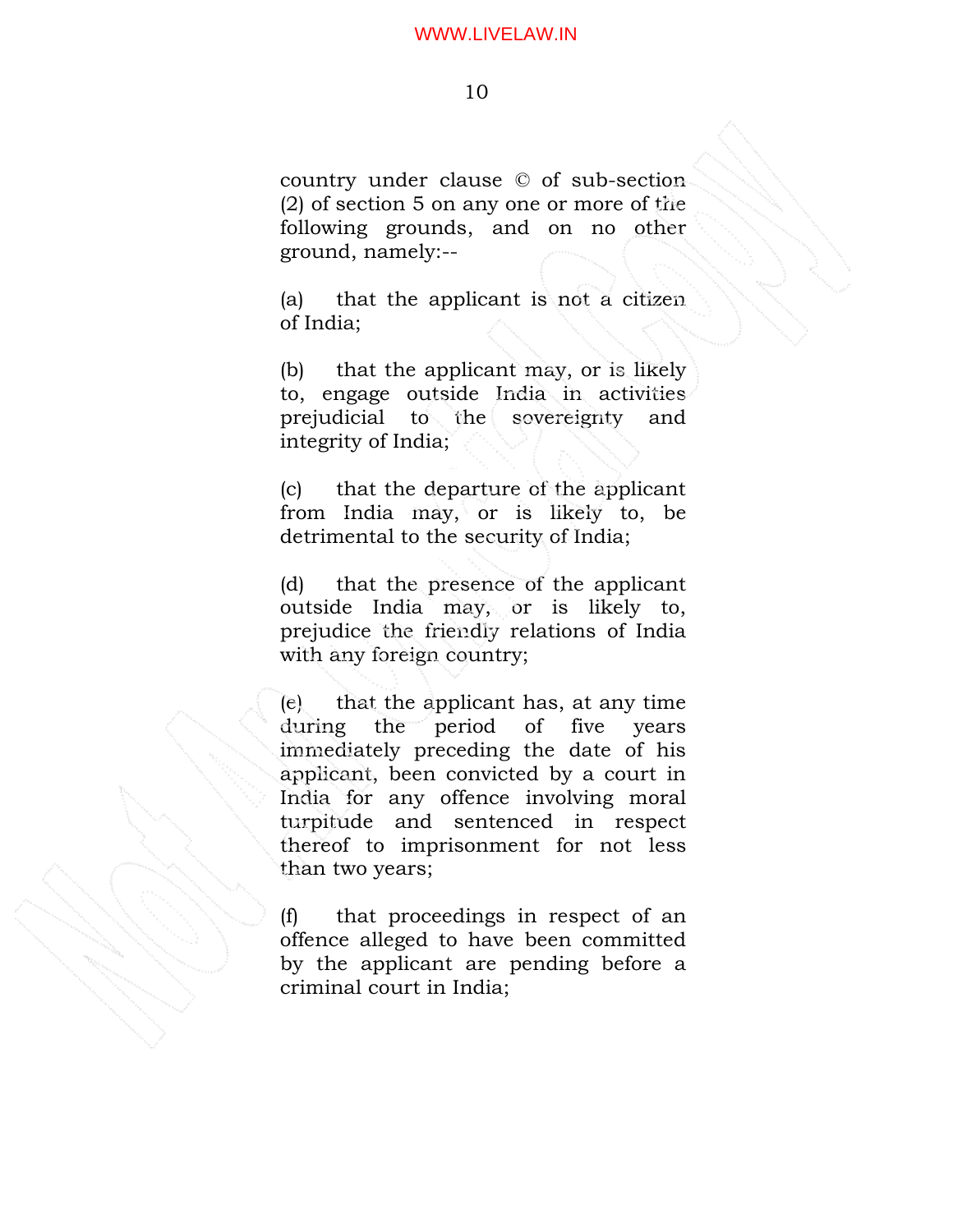(g) that a warrant or summons for the appearance, or a warrant for the arrest, of the applicant has been issued by a court under any law for the time being in force or that an order prohibiting the departure from India of the applicant has been made by any such court;

(h) that the applicant has been repatriated and has not reimbursed the expenditure incurred in connection with such repatriation;

(i) that in the opinion of the Central Government the issue of a passport or travel document to the applicant will not be in the public interest."

11. A reading of Section 6(2)(f) of the Passport Act indicates that, the passport authority shall refuse to issue a passport or travel document for visiting any foreign country, if a criminal proceeding is pending against the applicant in India . However, the said provision does not provide for refusing to issue a passport for a person who intends to travel back to India . Hence, reading of this provision clearly indicates that it is applicable only for issuing a fresh passport and not for renewal of passport and this view is fortified by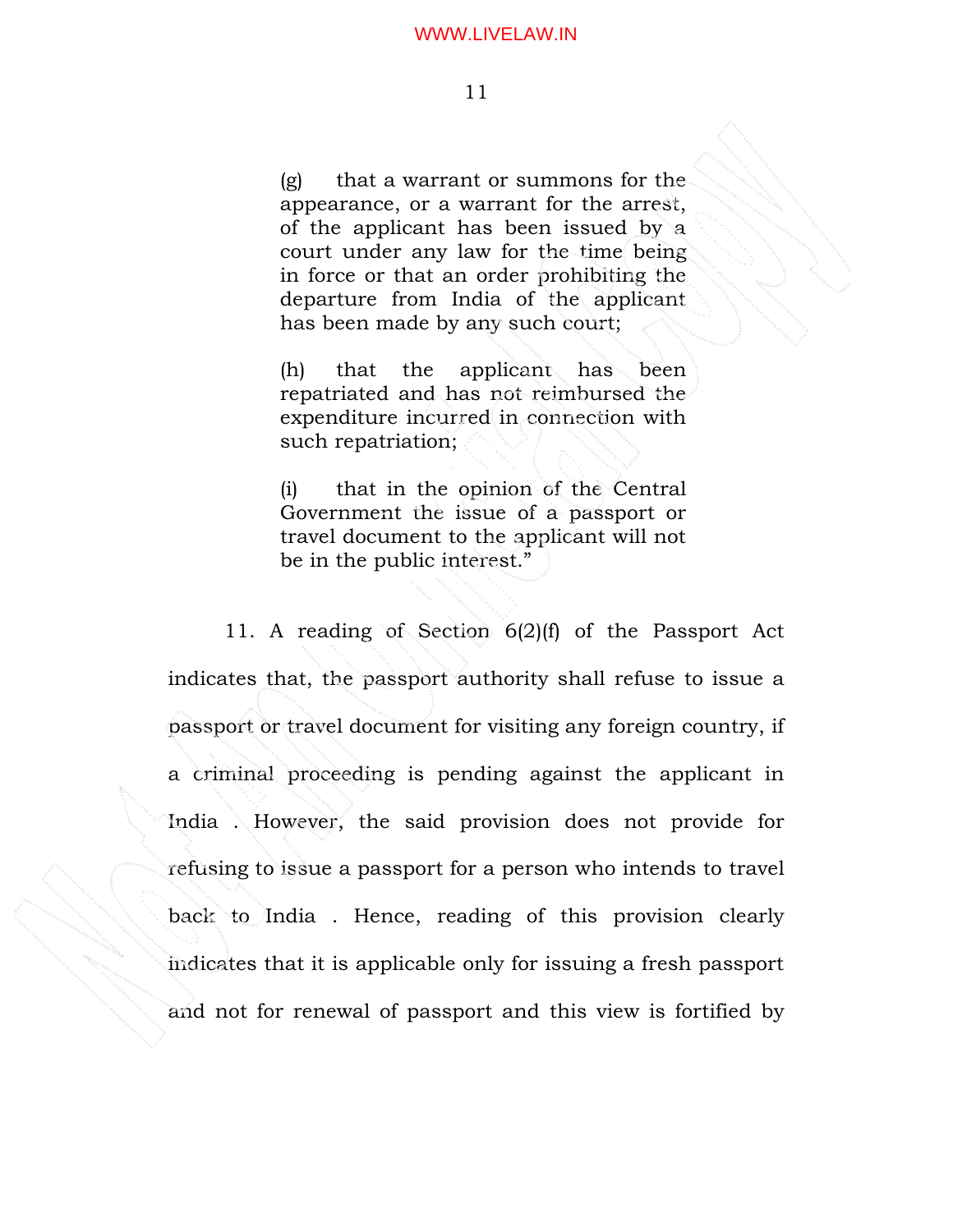the decision of the Delhi High Court rendered in the case of Ashok Khanna –vs- Central Bureau of Investigation (supra). Delhi High Court while interpreting Section 6 of the Passport Act, 1967 has held that the Passport Authority can refuse to issue passport or an endorsement for visiting any country but nowhere in the provision it is mentioned that even for renewal of passport, the Authority can refuse to renew the passport. It was further held that for renewal of passport, an applicant has to submit Form EA(P)-2 which reads as under:

# FORM EA(P)-2 GOVERNMENT OF INDIA MINISTRY OF EXTERNAL AFFAIRS

APPLICATION FORM FOR MISCELLANEOUS SERVICES ON INDIAN PASSPORT FOR (USE IN INDIA) (A) RENEWAL (B) ADDITIONAL VISA SHEET, (C) ADDITIONAL BOOKLET, (D) CHANGE OF ADDRESS, (E) PCC (F) additional endorsement (G) chief inclusion/deletion (H) any other service (specify) (please delete inapplicable)

 Amount of Fee paid Rs………. by … (Mode of payment) Mode of Submission of application (A) and Delivery (D).

 (i) Personally, (ii) By Post, (iii) Through Rec. Travel Agent, (iv) Through auth rep.

(A) (D) (A) (D) (A) (D) (A) (D)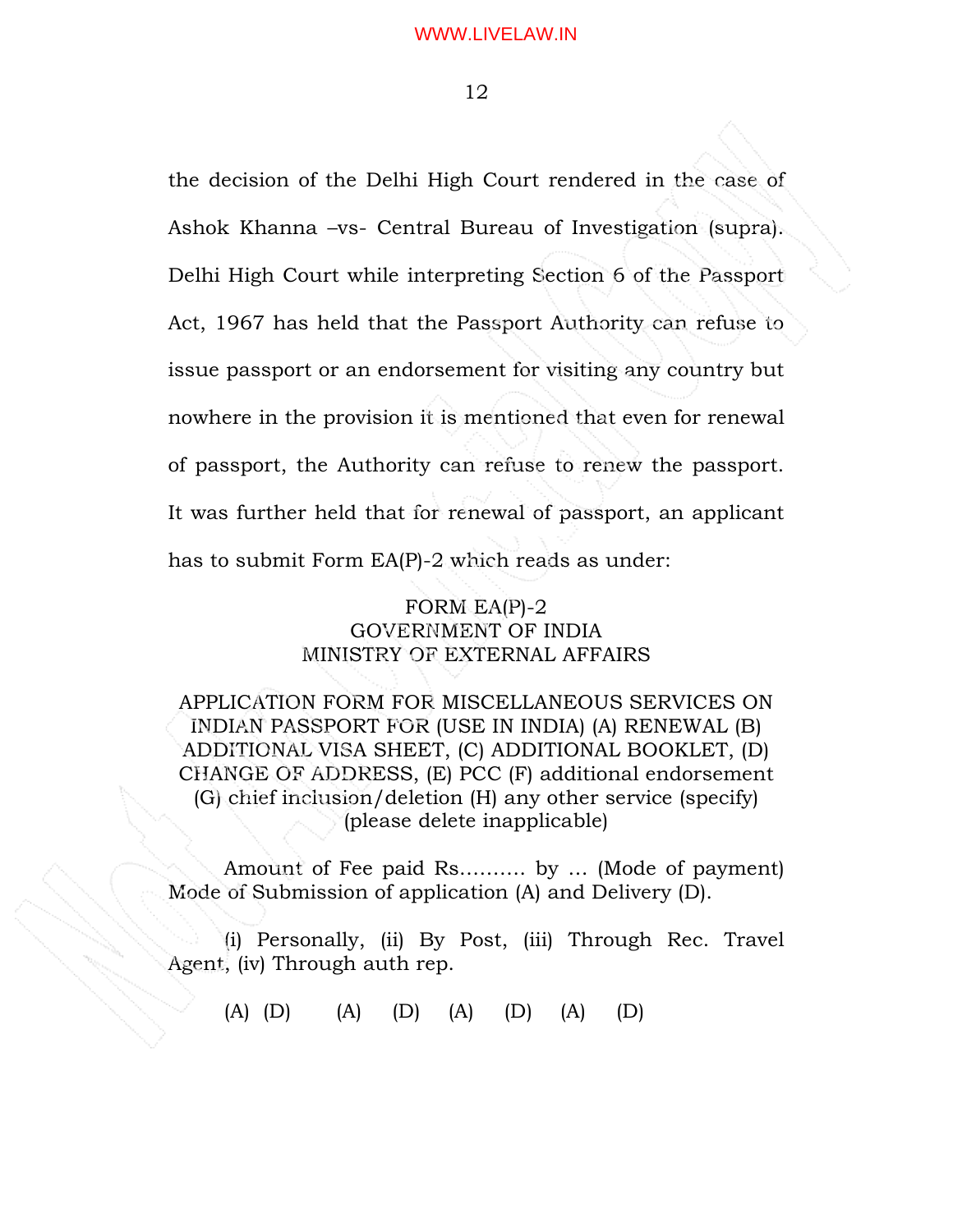Please tick mode (i) and (ii) only if previous Passport containing valid visa for U.K., U.S.A etc. submitted with application.

 (For delivery tick marked by post Rs.10 extra to be paid as postal charges or each passport enclosing self-addressed envelop of size 16cm. x 10cm).

- 1. Name (Please give expanded initials) …..
- 2. (a) Father's Name
	- (b) Mother's Name
	- (c) Husband/Wife Name
- 3. Passport No………. Place of issue …….. date of issue ………… valid up to………..
- 4. File No. of passport
- **5. Are any criminal proceedings pending against applicant in criminal court in India or any other disqualifications under section 10(3).**
- 6. Particulars of children to be included/deleted.

| Name | Place and Date<br>of Birth | <b>Sex</b><br>(M/F) |
|------|----------------------------|---------------------|
|      |                            |                     |
| .    |                            |                     |
| .    |                            |                     |

7. Declaration.- I solemnly affirm that-

- (i) I owe allegiance to the sovereignty and integrity of India, and
- (ii) Information given above in respect of myself, my son/daughter/ward is correct and nothing has been concealed and I am aware that it is an offence under the Passports Act, 1967 to knowingly furnish false information or suppress material information, which attract penal and other punishments under the acts, and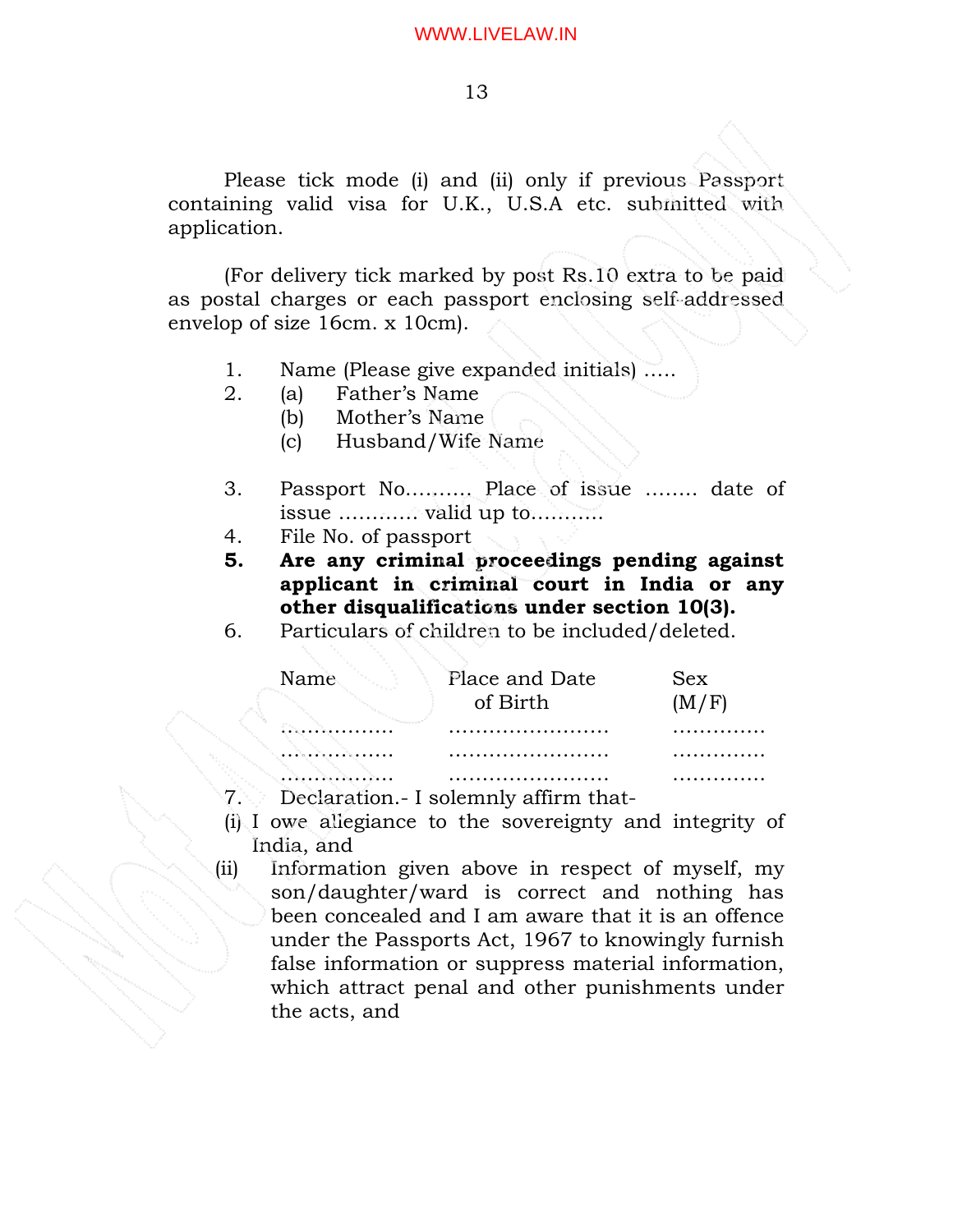- (i) I undertake to be entirely responsible for expenses of my son/daughter/ward,
- (ii) I declare that I have not lost or surrendered my citizenship of India since the above passport or travel document was issued to me. I further declare that I have no other passport.

…………………………………. Signature of applicant or Thumb Impression or his legal guardian (Left hand Thumb Impression of male and right hand Thumb Impression of female)

Place ……….

Date ………

 8. Two specimen signatures or T.I. required for services at (c) within the space given below:

Thus, in Form EA (P-2), there is no such condition or requirement to take written permission from the Court.

12. The submission of the learned ASG that, written permission of the jurisdictional Magistrate is required for renewal of the passport as provided in the Notification bearing No.G.S.R 570 (E) dated 25.8.1993 issued by the Ministry External Affairs, Government of India is also not acceptable. The said Notification is applicable to an applicant requesting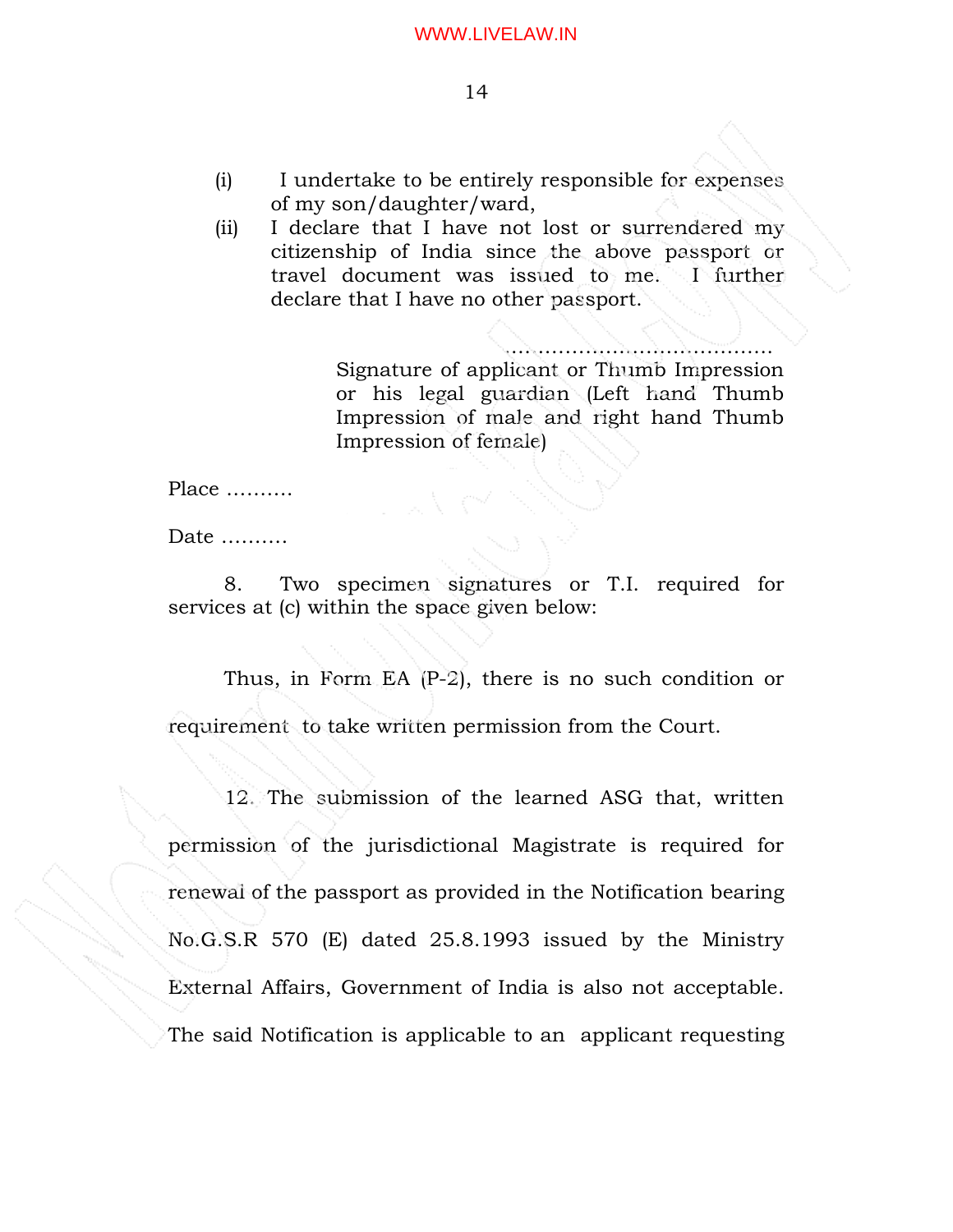for issuing passport so as to travel abroad. It is not the case of the Petitioner that he intends to travel abroad. Petitioner is requesting for renewal of passport which he has submitted in Form EA (P)-2 and in the said Form there is no requirement for obtaining permission from the jurisdictional magistrate before whom a criminal case is pending to travel abroad. The said notification applies to an applicant who intends to travel abroad against whom a criminal case is pending. The decisions of this court relied upon by the Learned ASG are not applicable to the facts of this case.

13. In the instant case, petitioner is seeking for renewal for his passport, therefore, said request cannot be rejected by taking shelter under Section 6(2)(f) of the Act and Notification bearing No.G.S.R 570 (E) dated 25.8.1993 issued by the Ministry External Affairs, Government of India.

14. The submission of the learned ASG that the petitioner can obtain Emergency Certificate to travel to India cannot be accepted for the reason that part-II to the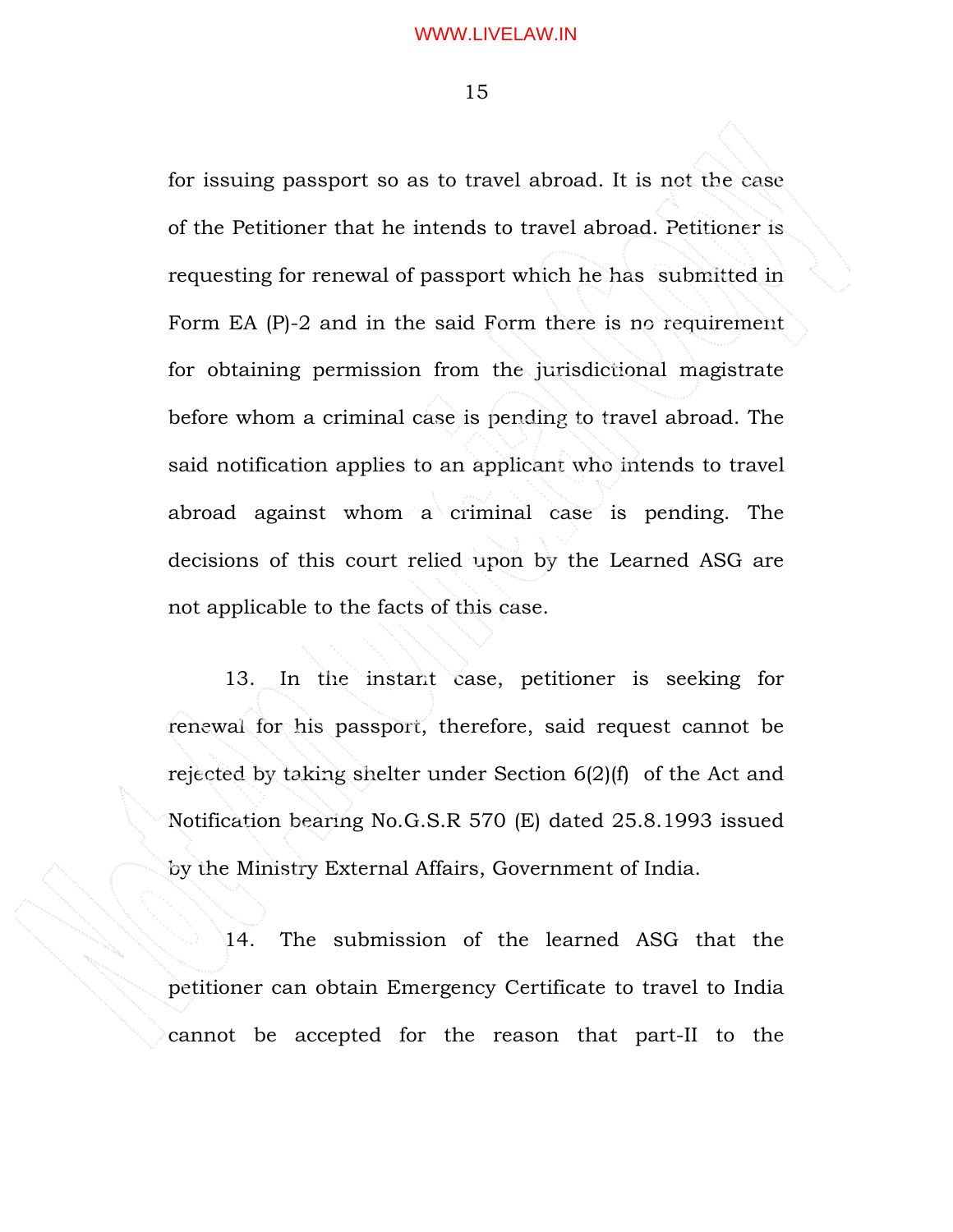Schedule-II of the Passport Rules that provides for issuing Emergency Certificate is not applicable to the petitioner. It only applies to classes of persons listed in the said Schedule. Petitioner does not fall in any of the classes of persons listed in the said schedule. It is also a fact, that the petitioner's passport has not been refused and also not impounded or revoked. Hence, the Rules providing for obtaining Emergency Certificate is not applicable to the petitioner's case.

15. The Apex Court in the case of Satwant Singh Sawhney supra, has held that under Article 21 of the Constitution of India, no person can be deprived of his right to travel except according to procedure established by law. Hence, Petitioner's right to travel cannot be curtailed on the pretext that a criminal case is pending against him by refusing to renew his passport.

16. The Apex Court in the case Suresh Nanda –vs-CBI supra has held that despite criminal case filed against the petitioner therein he was entitled to hold the passport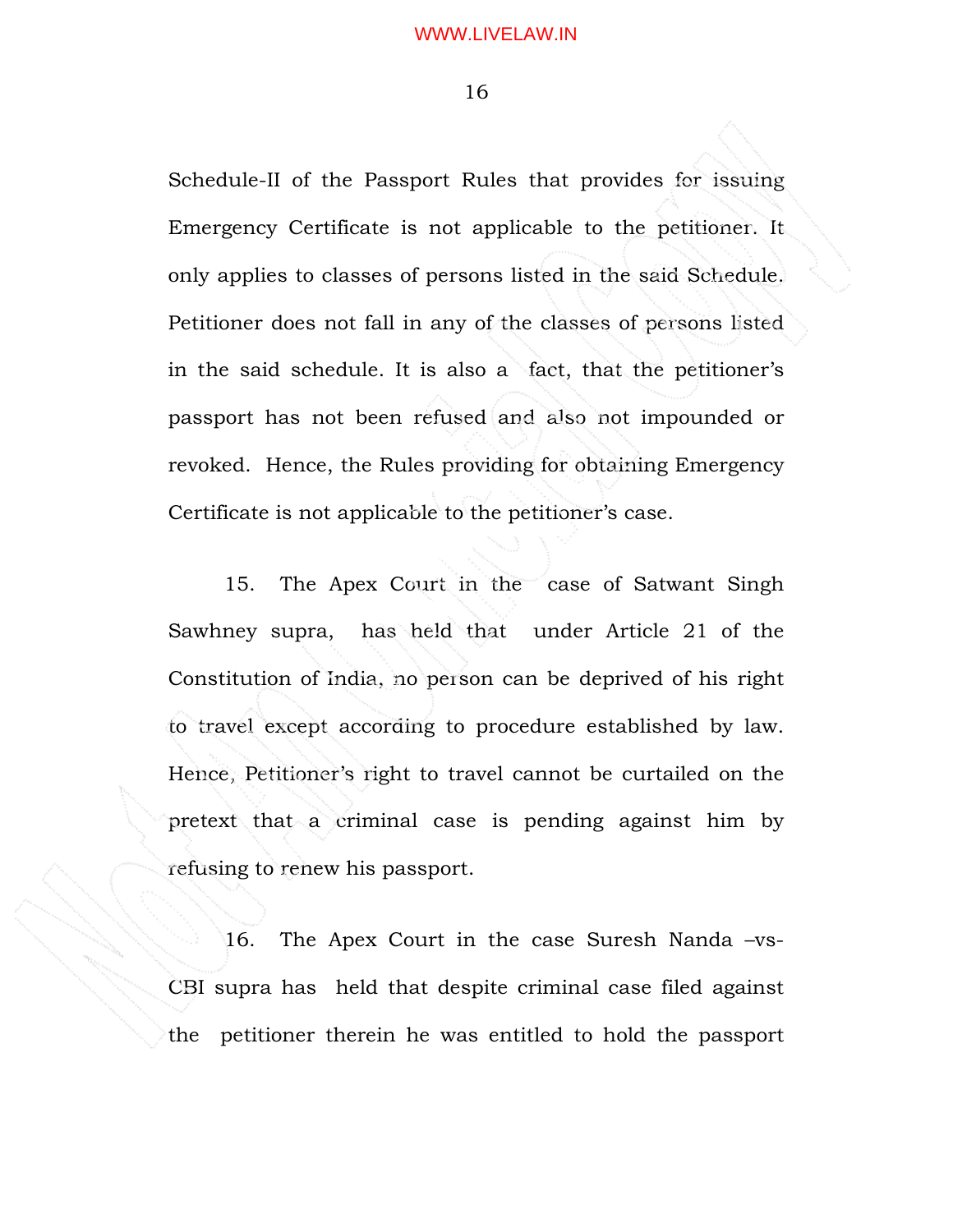since the passport had not been impounded in accordance with law. Hence, merely because a criminal case is pending against the Petitioner, he cannot be disqualified from holding a passport, when admittedly his passport has not been impounded under Section 10(3) of the Passport Act.

17. The Respondents have not produced any document to establish that the Petitioner was served with summons issued by the Jurisdictional Magistrate or having been issued with any notices by the Authorities informing him about the pendency of criminal case against him. Hence, the Petitioner cannot be held guilty of suppressing the fact that he did not disclose the pendency of criminal case at the time of renewal of his passport in 2010.

18. The offences alleged against the Petitioner are not punishable with death or life imprisonment. Petitioner has filed an affidavit stating that he may put on terms for renewal of his passport. In his affidavit, he has stated that he would enter appearance in C.C.No.1503/2019 (RCNo.2(E)/2005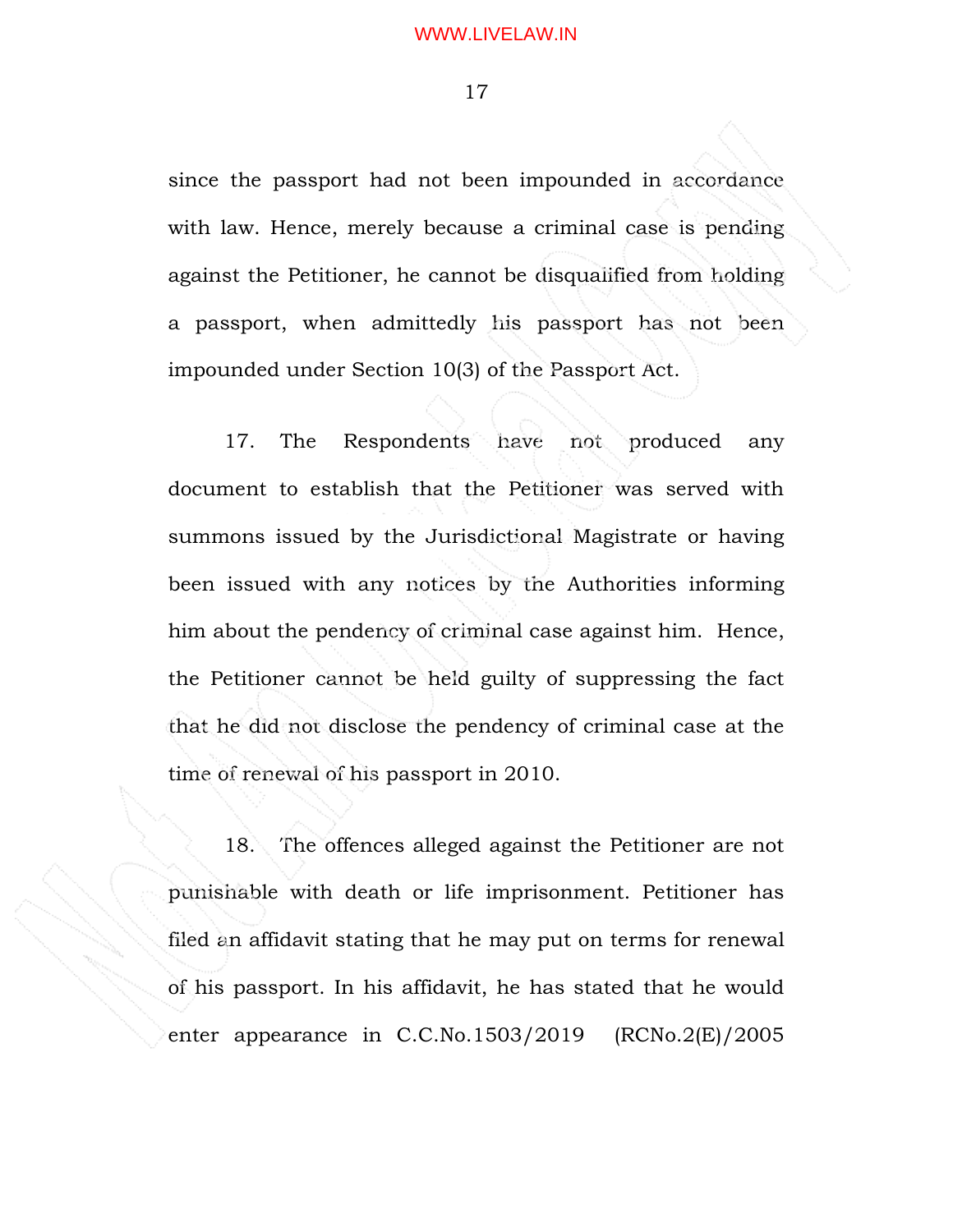pending before the Hon'ble XXI Additional Chief Metropolitan, Magistrate, Hyderabad subject to Respondents 1 to 3 renewing his passport.

19. For the aforesaid discussion , I am of the view that the Petitioner is entitled for renewal of his passport for a limited period subject to certain terms and conditions. Accordingly, I pass the following:

### ORDER

i) Writ Petition is allowed.

ii) Respondents 1 to 3 keeping in view the observations made in this order are hereby directed to renew the Petitioner's passport bearing No. No.J2032048 for a period of nine months from the date of renewal subject to the condition that petitioner furnishes bank guarantee for a sum of Rs.5,00,000/-.

iii) Petitioner is hereby directed to enter appearance in  $C.C.No.1503/2019$  (RCNo.2(E)/2005 pending before the